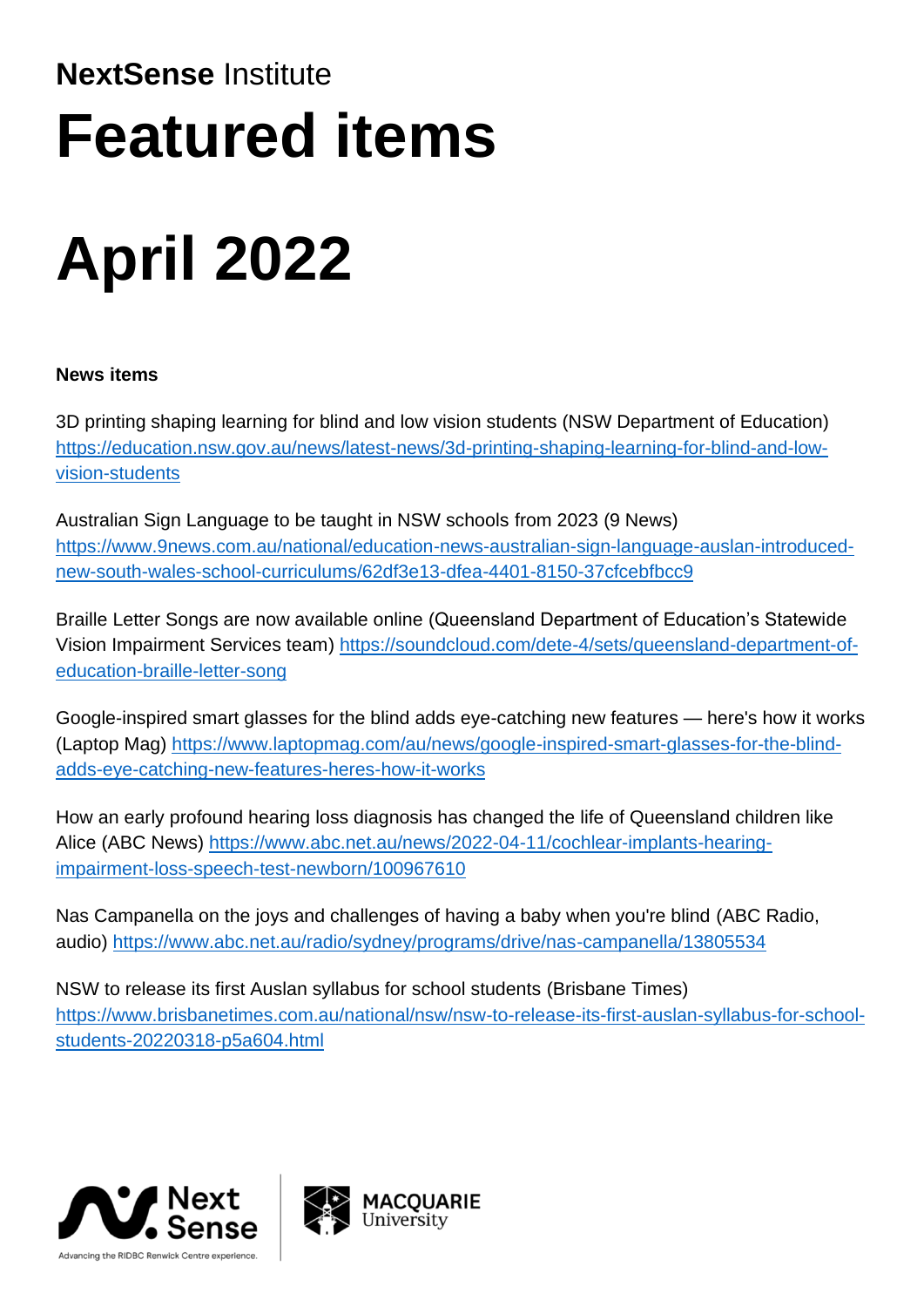Reporting sexual assault felt like 'talking to a wall', deaf woman tells disability inquiry (The Guardian) [https://www.theguardian.com/australia-news/2022/mar/29/reporting-sexual-assault-felt](https://www.theguardian.com/australia-news/2022/mar/29/reporting-sexual-assault-felt-like-talking-to-a-wall-deaf-woman-tells-disability-inquiry)[like-talking-to-a-wall-deaf-woman-tells-disability-inquiry](https://www.theguardian.com/australia-news/2022/mar/29/reporting-sexual-assault-felt-like-talking-to-a-wall-deaf-woman-tells-disability-inquiry)

'Unacceptable': suspension of iVote system undermines rights of low vision Australians, expert says (The Guardian) [https://www.theguardian.com/politics/2022/mar/22/unacceptable-suspension](https://www.theguardian.com/politics/2022/mar/22/unacceptable-suspension-of-ivote-system-undermines-rights-of-low-vision-australians-expert-says)[of-ivote-system-undermines-rights-of-low-vision-australians-expert-says](https://www.theguardian.com/politics/2022/mar/22/unacceptable-suspension-of-ivote-system-undermines-rights-of-low-vision-australians-expert-says)

## **Events and conferences**

AG Bell Global Listening and Spoken Language (LSL) Virtual Symposium, June 29-30, 2022. Early bird registration now available <https://agbellsymposium.com/>

18th Deafblind International World Conference 2023 [https://www.deafblindnetworkontario.com/news-events/18th-deafblind-international-world](https://www.deafblindnetworkontario.com/news-events/18th-deafblind-international-world-conference-2023/)[conference-2023/](https://www.deafblindnetworkontario.com/news-events/18th-deafblind-international-world-conference-2023/)

11th National Deafblind Conference, 30 June – 1 July 2022 <https://event.icebergevents.com.au/db-2022>

### **Surveys**

"How do you read?" for kids and teens. A survey of the book reading needs and habits of children and teens with print disabilities in Australia and Aotearoa New Zealand (University of Sydney), closes 30th April 2022 [https://sydney.au1.qualtrics.com/jfe/form/SV\\_ePrgrgtDsMK7YF0](https://sydney.au1.qualtrics.com/jfe/form/SV_ePrgrgtDsMK7YF0)

Screen Readers Use in Education (APH)<https://www.surveymonkey.com/r/66SC3TK>

#### **Newsletters**

AccessWorld (American Foundation of the Blind), March 2022 <https://www.afb.org/aw/23/3>

AG Bell eNews, March 2002<https://agbell.dm.networkforgood.com/emails/1800731>

Braille Monitor (National Federation of the Blind), April 2022 [https://nfb.org//images/nfb/publications/bm/bm22/bm2204/bm2204tc.htm](https://nfb.org/images/nfb/publications/bm/bm22/bm2204/bm2204tc.htm)

EP magazine <https://reader.mediawiremobile.com/epmagazine/issues/207830/viewer?page=-1>

Paths to Technology (Perkins School for the Blind) [https://pathstotechnology.cmail20.com/t/ViewEmail/d/A2DF32504A4A77B82540EF23F30FEDED/](https://pathstotechnology.cmail20.com/t/ViewEmail/d/A2DF32504A4A77B82540EF23F30FEDED/9CB23F13C2D5AE381A21C02EB51F5606) [9CB23F13C2D5AE381A21C02EB51F5606](https://pathstotechnology.cmail20.com/t/ViewEmail/d/A2DF32504A4A77B82540EF23F30FEDED/9CB23F13C2D5AE381A21C02EB51F5606) and [https://pathstotechnology.cmail19.com/t/ViewEmail/d/B3FF5D7A17D16D6A2540EF23F30FEDED/](https://pathstotechnology.cmail19.com/t/ViewEmail/d/B3FF5D7A17D16D6A2540EF23F30FEDED/9CB23F13C2D5AE381A21C02EB51F5606) [9CB23F13C2D5AE381A21C02EB51F5606](https://pathstotechnology.cmail19.com/t/ViewEmail/d/B3FF5D7A17D16D6A2540EF23F30FEDED/9CB23F13C2D5AE381A21C02EB51F5606)

**NextSense** Institute is operated by NextSense in affiliation with Macquarie University (CRICOS Provider No. 00002J). 'NextSense' is a registered trade mark of Royal Institute for Deaf and Blind Children (ABN 53 443 272 865)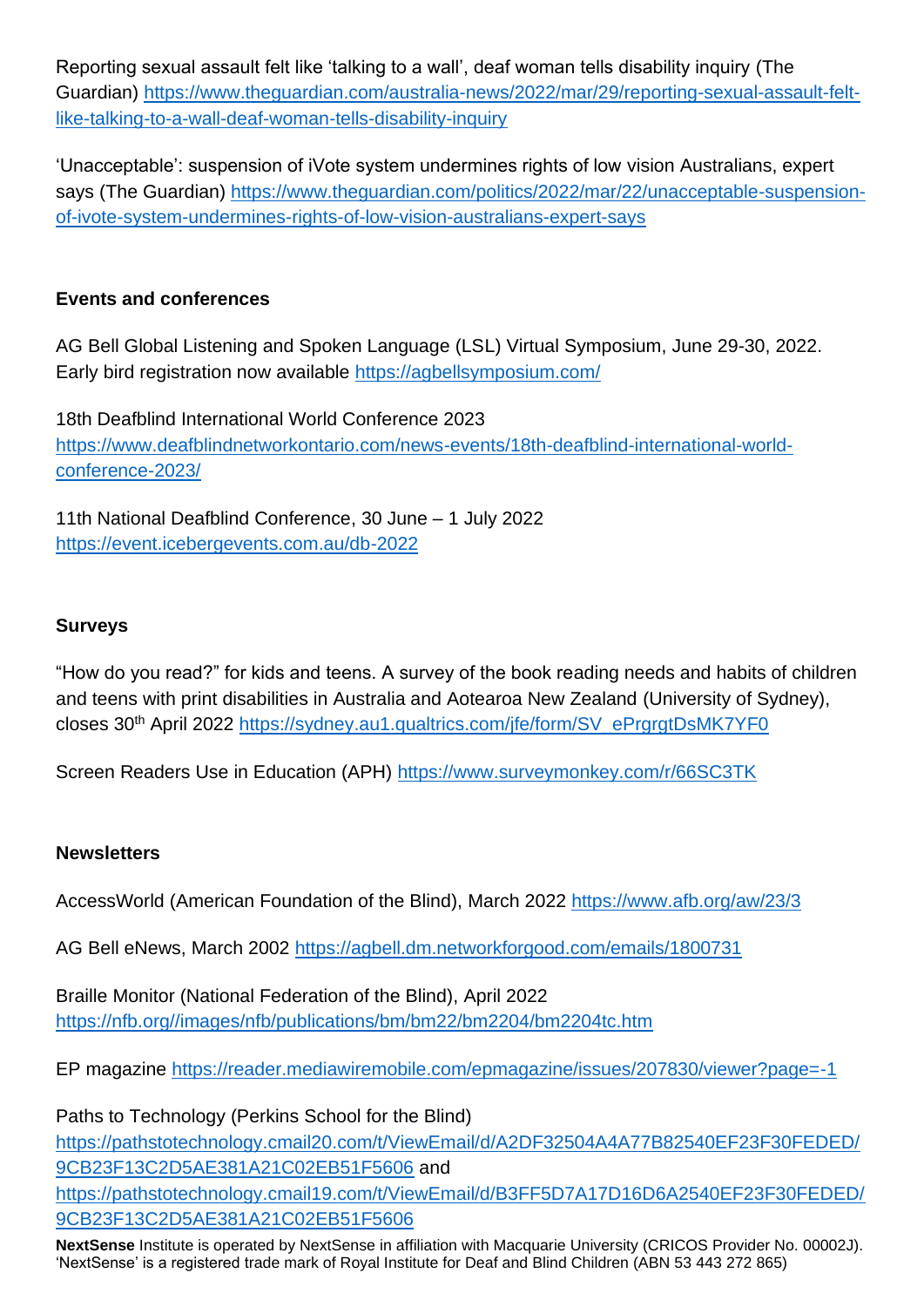Supporting Success for Children with Hearing Loss Bimonthly Update, early March 2022 <https://mailchi.mp/success4kidswhl/update-early-march-2022> and late March 2022 <https://mailchi.mp/success4kidswhl/update-late-march-2022>

#### **Journal tables of contents**

Please contact the NextSense Institute Library if you have difficulty accessing these journals.

American Journal of Speech-Language Pathology <https://pubs.asha.org/toc/ajslp/31/2>

Australian Occupational Therapy Journal <https://onlinelibrary.wiley.com/toc/14401630/2022/69/2>

Cochlear Implants International <https://www.tandfonline.com/toc/ycii20/23/3>

Communication Disorders Quarterly <https://journals.sagepub.com/toc/cdqc/43/3>

Deafness & Education International <https://www.tandfonline.com/toc/ydei20/24/1>

Evidence-Based Communication Assessment and Intervention <https://www.tandfonline.com/toc/tebc20/15/4>

Exceptional Children <https://journals.sagepub.com/toc/ecxc/88/3>

International Journal of Audiology <https://www.tandfonline.com/toc/iija20/61/4>

International Journal of Disability, Development and Education <https://www.tandfonline.com/toc/cijd20/69/1> and<https://www.tandfonline.com/toc/cijd20/69/2>

Journal of Child Language [https://www.cambridge.org/core/journals/journal-of-child](https://www.cambridge.org/core/journals/journal-of-child-language/issue/76D4AB22667B831672262FACE44C298D)[language/issue/76D4AB22667B831672262FACE44C298D](https://www.cambridge.org/core/journals/journal-of-child-language/issue/76D4AB22667B831672262FACE44C298D)

Journal of Deaf Studies and Deaf Education <https://academic.oup.com/jdsde/issue/27/2>

Journal of Speech, Language, and Hearing Research <https://pubs.asha.org/toc/jslhr/65/4>

Journal of Telemedicine and Telecare <https://journals.sagepub.com/toc/jtta/28/3>

Reading & Writing Quarterly <https://www.tandfonline.com/toc/urwl20/38/3>

Speech, Language and Hearing <https://www.tandfonline.com/toc/yslh20/25/1>

TEACHING Exceptional Children <https://journals.sagepub.com/toc/tcxa/54/4>

TESOL Quarterly <https://onlinelibrary.wiley.com/toc/15457249/2022/56/1>

Topics in Early Childhood Special Education <https://journals.sagepub.com/toc/teca/42/1>